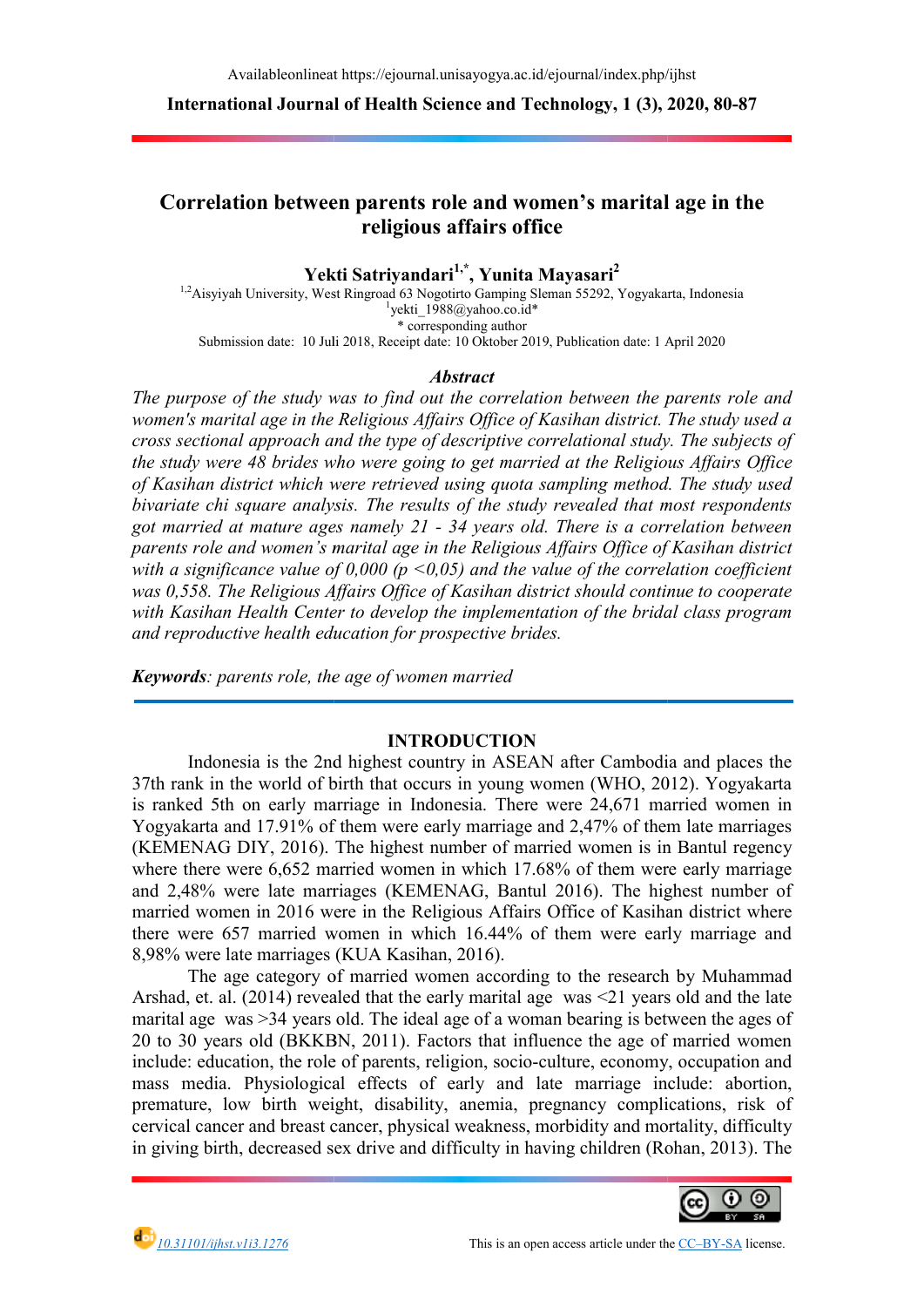psychological impact of early and late marriage are: infidelity, divorce and frustration (Sari, 2012).

Parents are the main and first role for children's life and education to socialize about a good marriage life and how to choose life partner as expected by parents (Anwar, 2017). Midwives are very significant in helping to control the age of marriage in the community by providing advocacy, promotion, IEC, and counseling in adolescent reproductive health. Development of reproductive health in adolescents by providing knowledge provision (Subakti, 2009). The marital age maturity program is a government effort to increase the age of marriage so that the first pregnancy is at a mature age (BKKBN, 2014).

Based on a preliminary study, there were many women who got married early and late at the Religious Affairs Office of Kasihan district in 2016. There are many negative effects of early and late marriage. Parents as the main and first role holder for the life and education of children in assisting and monitoring decisions related to reproductive health. Therefore, researchers are interested in conducting research on the "Correlation of Parents Role and Women's Marital age in the Religious Affairs Office of Kasihan district, Bantul regency, Yogyakarta".

# RESEARCH METHODS

The research used descriptive correlational method that was to determine the level of correlation between two or more variables, without making changes, adding or manipulating existing data (Arikunto, 2013). The time approach used was cross sectional and each research subject was only measured once on the independent variable and the dependent variable at the same time (Sugiyono, 2015). The research subjects were 48 brides who were going to get married at the Religious Affairs Office of Kasihan district in 2018 taken by quota sampling technique using a questionnaire. Data analysis used chi square formula.

### RESULTS AND DISCUSSION

The Office of Religious Affairs of (KUA) Kasihan district is located on Jl. Madukismo No. 260, Tirtonirmolo, Kasihan, Bantul, DIY. The Religious Affairs Office of Kasihan district has 15 employees and religious counselors. There are six civil servants and nine non-civil servants. The program from KUA Kasihan Subdistrict, the marriage in the Kasihan area, which is third grade for the brides in the metal room shortly after committing marriage. Characteristics of respondents in the study including age, last education, social culture, occupation and monthly income, as follows:

| Table 1. Frequency distribution of respondents characteristics at the religious affairs office of Kasihan |
|-----------------------------------------------------------------------------------------------------------|
| district                                                                                                  |

| <b>Characteristics of Respondents</b> | Frequency | Percentage |
|---------------------------------------|-----------|------------|
| Age                                   |           |            |
| $\leq$ 21 years old                   | 12        | 25         |
| >34 years old                         | 8         | 16,7       |
| 21-34 years old                       | 28        | 58,3       |
| <b>Last Education</b>                 |           |            |
| Junior High School                    |           | 10,4       |
| Senior High School                    | 27        | 56,3       |
| College                               | 16        | 33,3       |

Copyright © 2020, International Journal of Health Science and Technology ISSN : 2685-8673 (online)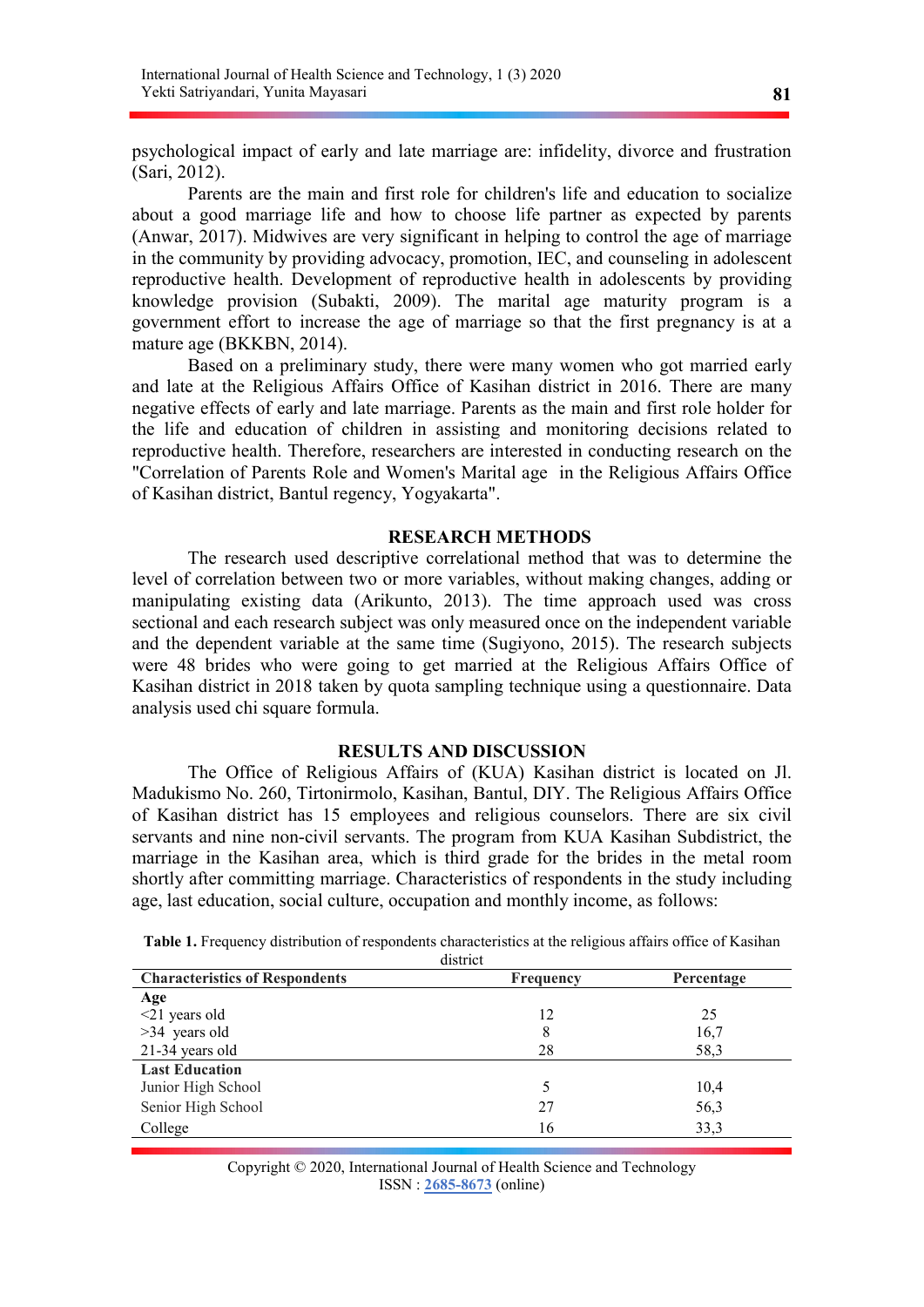| Socio-culture                           |                |      |
|-----------------------------------------|----------------|------|
| Java                                    | 46             | 95,8 |
| Others                                  | 2              | 4,2  |
| Occupation                              |                |      |
| No employment                           | $\overline{4}$ | 8,3  |
| Civil Servant                           |                | 2,1  |
| Entrepreneur                            | 8              | 16,7 |
| Private Worker                          | 33             | 68,8 |
| Labor                                   | 2              | 4,2  |
| <b>Income</b>                           |                |      |
| $<$ IDR 1,454,154.00                    | 7              | 14,6 |
| IDR $1,454,154.00 -$ IDR $2,000,000.00$ | 33             | 68,8 |
| $>$ IDR2,000,000.00 – IDR 3,000,000.00  | 5              | 10,4 |
| $>$ IDR3,000,000.00 – IDR 4,000,000.00  | 2              | 4,2  |
| $>$ IDR 4,000,000.00 – IDR 5,000,000.00 |                | 2,1  |
| <b>Use of Mass Media</b>                |                |      |
| Print Media                             | 3              | 6,3  |
| Electronic Media                        | 17             | 35,4 |
| Cyber Media                             | 28             | 58,3 |

Source: Primary Data (2018)

Table 1 showed that 25% of respondents were 21-34 years old and 20,8% were  $\leq$ 21 years old. Based on the latest education, 56,3% of respondents were Senior High School and 10,4% were Junior High School. Based on the socio-culture, 95,8% of respondents were Javanese and 4,2% were non-Javanese. Based on the employment, 68,8% of respondents worked as private workers and 2,1% were civil servants. Based on the income, 68,8% of respondents earned IDR 1,454,154.00 – IDR 2,000,000.00 and 2,1% of respondents earned > IDR 4,000,000.00 - IDR 5,000,000.00. Based on the use of mass media, 58,3% of respondents used cyber media and 6,3% of respondents used print media.

| At the religious arians office of Kashian district |                |            |  |  |
|----------------------------------------------------|----------------|------------|--|--|
| <b>Characteristics of Parents</b>                  | Frequency      | Percentage |  |  |
| <b>Father's Last Education</b>                     |                |            |  |  |
| Never Completed Education                          | 1              | 2,1        |  |  |
| <b>Elementary School</b>                           | 16             | 33,3       |  |  |
| Junior High School                                 | 11             | 22,9       |  |  |
| Senior High School                                 | 14             | 29,2       |  |  |
| College                                            | 6              | 12,5       |  |  |
| <b>Mother's Last Education</b>                     |                |            |  |  |
| Never Completed Education                          | 1              | 2,1        |  |  |
| Elementary School                                  | 21             | 43,8       |  |  |
| Junior High School                                 | 5              | 10,4       |  |  |
| Senior High School                                 | 15             | 31,3       |  |  |
| College                                            | 6              | 12,5       |  |  |
| Income                                             |                |            |  |  |
| $<$ IDR 1,454,154.00                               | 20             | 41,7       |  |  |
| IDR 1,454,154.00 - IDR 2,000,000.00                | 15             | 31,3       |  |  |
| $>$ IDR2,000,000.00 – IDR 3,000,000.00             | $\overline{4}$ | 8,3        |  |  |
| $>$ IDR3,000,000.00 – IDR 4,000,000.00             | 2              | 4,2        |  |  |
| $>$ IDR 4,000,000.00 – IDR 5,000,000.00            | 7              | 14,6       |  |  |
| <b>Father's Occupation</b>                         |                |            |  |  |
| No Employment                                      | 1              | 2,1        |  |  |
| Civil Servant                                      | 3              | 6,3        |  |  |

Table 2. Frequency distribution of parent characteristics of respondents At the religious affairs office of Kasihan district

| Copyright © 2020, International Journal on Health Science and Technology |
|--------------------------------------------------------------------------|
| $ISSN: 2685-8673$ (online)                                               |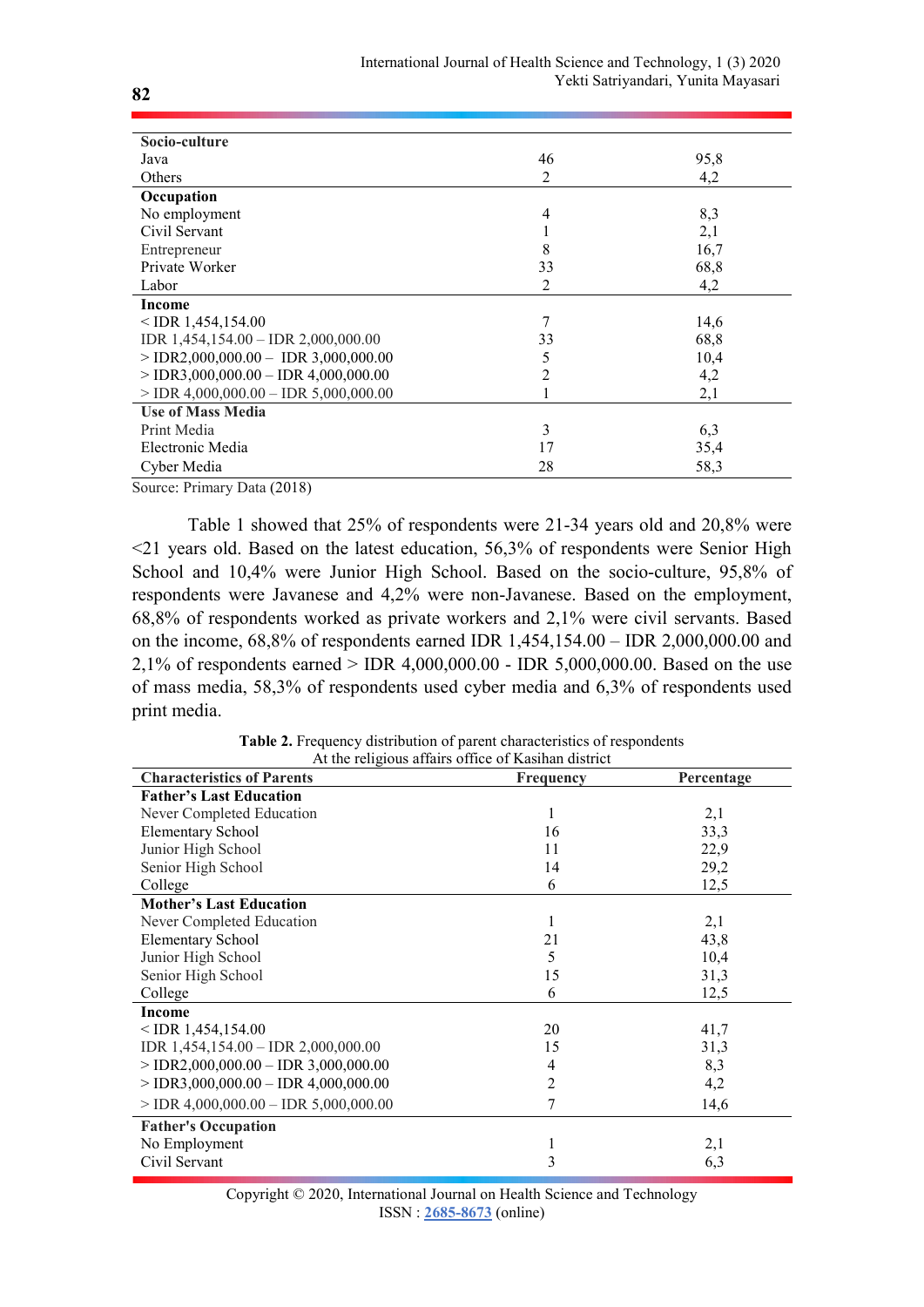| Entrepreneur               | 10 | 20,8 |
|----------------------------|----|------|
| Private Worker             | 6  | 12,5 |
| Labor                      | 28 | 58,3 |
| <b>Mother's Occupation</b> |    |      |
| Housewife                  | 22 | 45,8 |
| Civil Servant              | 2  | 4,2  |
| Entrepreneur               | 9  | 18,8 |
| Private Worker             | 4  | 8,3  |
| Labor                      | 11 | 22,9 |

Source: Primary Data (2018)

Table 2. showed that 33,3% of the father's last education was Elementary School and 2,1% of them never completed education while 43,8% mother's last education was Elementary School and 2,1% of them never completed education. Based on the parents' income, 41,7% earned <IDR 1,454,154.00 and 4,2% earned > IDR 3,000,000.00 - IDR 4,000,000.00. Based on the parent occupations, 58,3% of fathers worked as laborers and 2,1% of them did not work while 45,8% of mothers worked as housewives and 4,2% of them were civil servants.

Education greatly influences someone in determining when she decides to get married. The results of the study showed that most of the respondents' last education was Senior High School namely 56,3%. So, it can be said that most of the respondents have a higher education background. This is one of the causes of respondents in deciding to get married in the ideal age category or marriage at maturity (Sari, 2012).

The adopted social culture affects the age of married women. The results of the study showed that the majority of respondents embraced Javanese culture namely 95,8%. Traditional Javanese parents culture which believes that it is common to marry their children off at an early age is now beginning to decrease. The time changing resulted in the transformation of traditional Javanese cultural thought into more modern one affects the mindset of women to prefer to get married at an ideal age or at maturity age (Sari, 2012).

Based on the results of the study,  $41,7\%$  of parents 'income was  $\leq$  IDR 1,454,154.00 and 41,7% of respondents' income was < IDR 1,454,154.00. So, it can be concluded that the majority of the respondent's family economy in Bantul is still under the standardized amount or classified as low economy. Early marriage occurs because families live in the poverty line. Parents marry their daughters off with men who are considered capable because they hope that the burden will be lighter. Late marriages are usually caused by low or below standard wages that are sufficient for the cost of living. Haka this is one of the causes of the existence of women who are married in the category of early marriage and late marriage at The Religious Affairs Office of Kasihan district (Sari, 2012).

Based on the occupation of respondents, 68,8% of them were private workers. Private workers are people who are of sufficient age to get married and they are people who are classified as highly educated and indirectly establish insightful social communication with colleagues, especially about the ideal age for marriage. Women who have a job are free from the problem of finding work to prepare for marriage and future assets (Sari, 2012).

Mass media used by respondents can indirectly affect the age of married women. According to the results of the study, 62,5% of respondents used cyber media. There are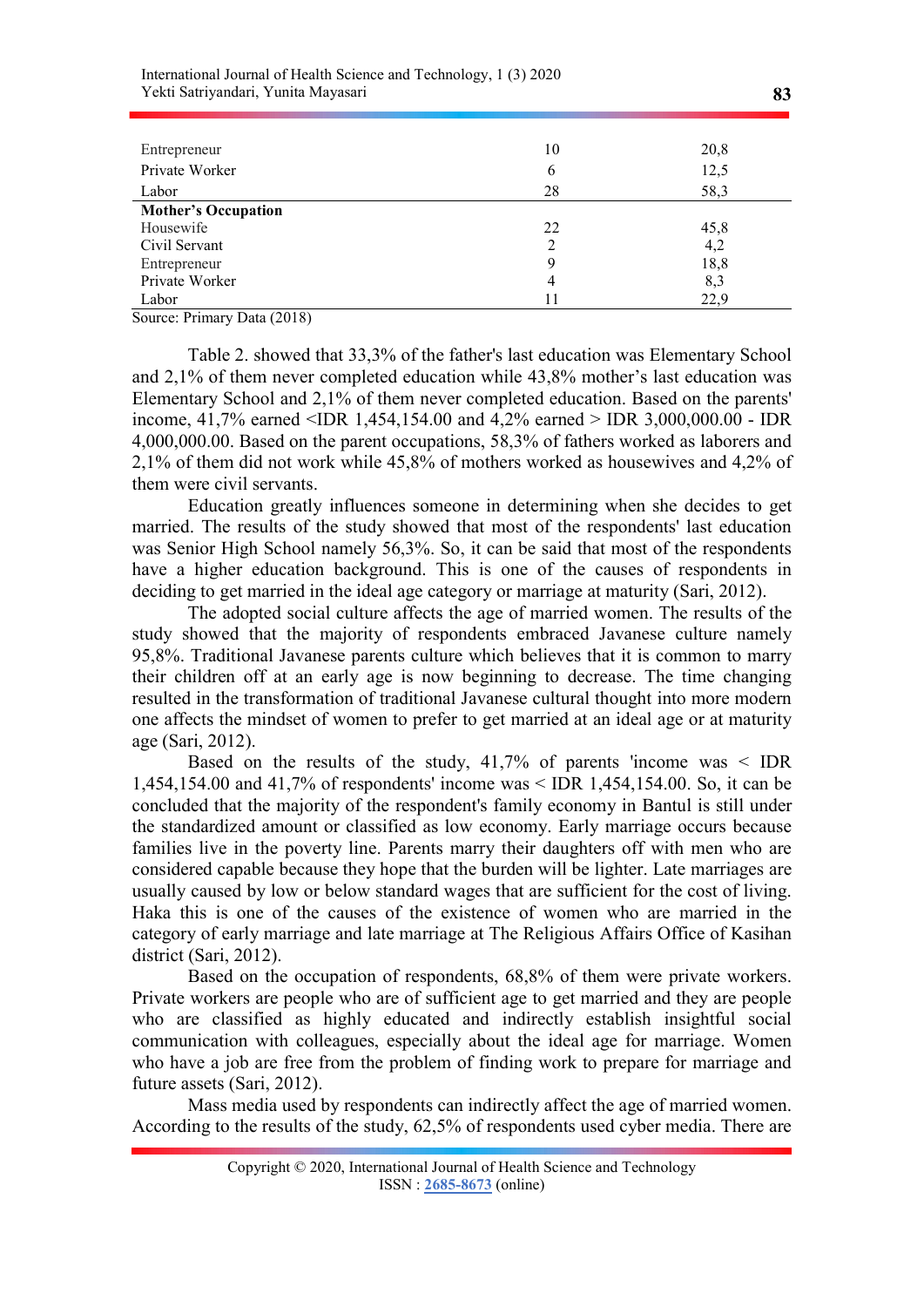many facilities to access information and communication provided by cyber media. Besides the unwavering conveniences offered, there are still many negative impacts if it is not used wisely, especially those related to women's marital age (Sari, 2012).

|                                                                                                                                                                                                      |     | Answer        |                  |                  |  |
|------------------------------------------------------------------------------------------------------------------------------------------------------------------------------------------------------|-----|---------------|------------------|------------------|--|
| Questions                                                                                                                                                                                            |     | Yes           |                  | N <sub>0</sub>   |  |
|                                                                                                                                                                                                      | F   | $\frac{0}{0}$ | F                | $\frac{0}{0}$    |  |
| Roles as educator                                                                                                                                                                                    |     |               |                  |                  |  |
| My parents once explained about the development of reproductive organs<br>that I experienced, so I always take good care of them and I am also good at<br>keeping myself from any undesirable things | 22  | 45,8          | 26               | 54,2             |  |
| My parents ask me to participate in religious activities and obey worship                                                                                                                            | 48  | 100           | $\boldsymbol{0}$ | $\boldsymbol{0}$ |  |
| My parents encourage me to get the highest education / not get bored to<br>continue learning to prepare for the future                                                                               | 28  | 58,3          | 20               | 41,7             |  |
| My parents teach that a good age to get married is an age that is neither too<br>young nor too old                                                                                                   | 17  | 35,4          | 31               | 64,6             |  |
| Total                                                                                                                                                                                                | 115 | 59,8          | 77               | 40,1             |  |
| Roles as motivator                                                                                                                                                                                   |     |               |                  |                  |  |
| My parents always encourage me to prepare myself for a better future and to<br>live my life after marriage later                                                                                     | 48  | 100           | $\mathbf{0}$     | $\bf{0}$         |  |
| My parents always provide an environment that is good for me which never<br>invites me to places that lead to evil acts                                                                              | 48  | 100           | $\boldsymbol{0}$ | $\bf{0}$         |  |
| My parents advised me to do positive activities to support the future rather<br>than doing bad things (dating, watching porn videosm, and etc.)                                                      | 27  | 56,3          | 21               | 43,8             |  |
| Total                                                                                                                                                                                                | 123 | 85,4          | 21               | 14,6             |  |
| Roles as supervisor                                                                                                                                                                                  |     |               |                  |                  |  |
| My parents call me when it is too late to go home                                                                                                                                                    | 23  | 49,7          | 25               | 52,1             |  |
| My parents give me time limits when I am with my friends or my boyfriend<br>when I wam outside the house, so I will not go home late at night                                                        | 27  | 56,3          | 21               | 43,8             |  |
| My parents always ask me with whom i will go outside the house                                                                                                                                       | 48  | 100           | $\mathbf{0}$     | $\mathbf{0}$     |  |
| My parents forbid me to be alone with the opposite sex                                                                                                                                               | 25  | 52,1          | 23               | 47,9             |  |
| Total                                                                                                                                                                                                | 123 | 64,1          | 69               | 35,9             |  |
| Roles as friend                                                                                                                                                                                      |     |               |                  |                  |  |
| My parents want to share and respond to every question that I have not<br>understood about future life plans, especially when I have got married                                                     | 48  | 100           | $\overline{0}$   | $\overline{0}$   |  |
| My parents give me the opportunity to be open about the love issues I face                                                                                                                           | 25  | 52,1          | 23               | 47,9             |  |
| My parents and I often discuss and talk about things that happen in my daily<br>life                                                                                                                 | 27  | 56,3          | 21               | 43,8             |  |
| My parents embrace relationship as friends, so it makes me feel comfortable<br>to pour out my complaints                                                                                             | 25  | 52,1          | 23               | 47,9             |  |
| My parents have free time that we can use to share and my parents give<br>good advice                                                                                                                | 48  | 100           | $\boldsymbol{0}$ | $\boldsymbol{0}$ |  |
| Total                                                                                                                                                                                                | 173 | 72,1          | 67               | 27,9             |  |
| Roles as a counselor                                                                                                                                                                                 |     |               |                  |                  |  |
| My parents suggest me to choose a live partner according to religious<br>teachings                                                                                                                   | 48  | 100           | $\boldsymbol{0}$ | $\boldsymbol{0}$ |  |
| My parents often provide solutions to problems that I cannot solve myself                                                                                                                            | 48  | 100           | $\boldsymbol{0}$ | $\boldsymbol{0}$ |  |

| <b>Table 3.</b> Analysis of the parental role question aire item |  |  |
|------------------------------------------------------------------|--|--|
|                                                                  |  |  |

Copyright © 2020, International Journal on Health Science and Technology ISSN : 2685-8673 (online)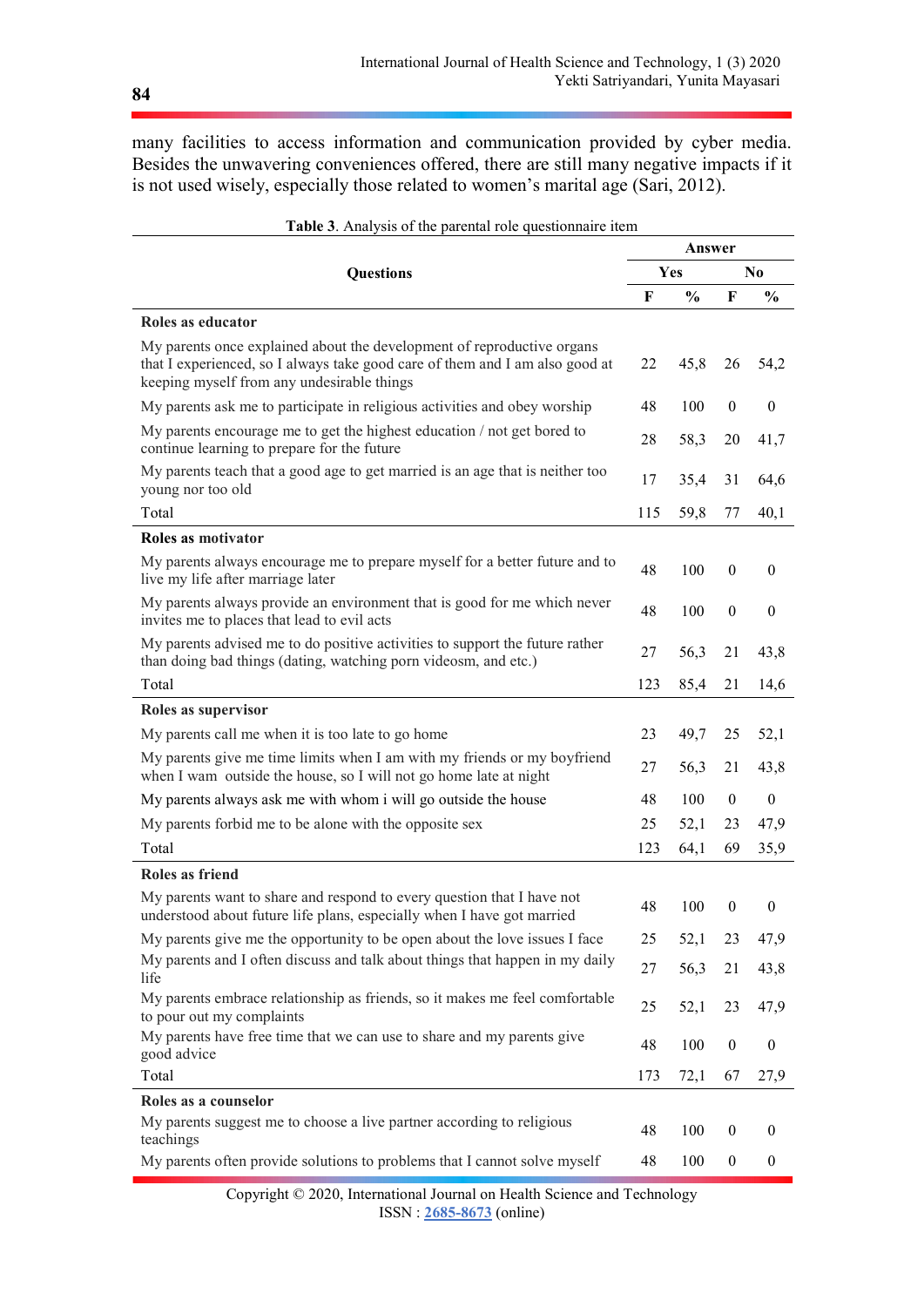| THREE REPORTED TO THE PLANCE OF SERVICE AND TREATMENT CONTINUING $\mathbf{y}$ , the service of $2020$<br>Yekti Satriyandari, Yunita Mayasari |     |               |    | 85   |
|----------------------------------------------------------------------------------------------------------------------------------------------|-----|---------------|----|------|
| My parents teach and explain me about household life that I do not<br>understand                                                             | 23  | 49.7 25 52.2  |    |      |
| My parents told me to get married at mature ages                                                                                             |     | 24 50,2 24 50 |    |      |
| Total                                                                                                                                        | 143 | 74.5          | 49 | 25.2 |

International Journal of Health Science and Technology, 1 (3) 2020

Table 3 showed that 85,4% of respondents answered "Yes" to items about the role of parents as motivators. A total of 59.8% of respondents answered "Yes" to items about the role of parents as educators. The role of parents as educators in the item questionnaire questions obtained the lowest percentage namely 59,8%. There were 40,2% of respondents who answered incorrectly about items on parents as educators. This is one of the effect of many parents with low education in which there was 33.3% of fathers with Elementary School as their latest education and 43,8% of mothers with Elementary School as their latest education (Roqib, 2010).

The results of the study showed that 58,3% of respondents' fathers worked as laborers and 45,8% of mothers were housewives. Most of parents worked as laborers and housewives that is one of the causes of the lack of insightful social world relations. This causes parents to become embarrassed and did not understand how to direct and educate their children, especially about the knowledge of reproductive health and the ideal age to get married (Roqib, 2010).

The role of parents as a motivator in the item questionnaire questions obtained the highest percentage of 85,4%. There were 14,6% of respondents who answered incorrectly about the role of parents as drivers. This shows that 85,4% of parents had carried out their role as drivers, especially those related to the women's marital age (BKKBN, 2010).

The role of parents as supervisors on item questionnaire questions is 64,1%. There were 35,9% of respondents who answered incorrectly about the role of parents as supervisors. This shows that 64,1% of parents had carried out their roles as supervisors especially in their daughters in terms of marital age (BKKBN, 2010).

The role of parents as friends in obtaining questionnaire questions is 72,1%. There were 27,9% of respondents who answered incorrectly about the role of parents as friends. This shows that 72,1% of these parents had carried out their role as friends, especially those related to about women's marital age (BKKBN, 2010).

The role of parents as counselors in obtaining questionnaire questions was 72,1%. There were 25,2% of respondents who answered incorrectly on the problem. This shows that 74,5% of parents had carried out their role as counselors especially about women's marital age (BKKBN, 2010).

Univariate analysis was used to describe the characteristics of each variable under study. Followings are the results of univariate analysis:

a. Parents Role

| <b>Table 4.</b> Frequency distribution of the role of parents at the religious affairs office of Kasihan district |  |
|-------------------------------------------------------------------------------------------------------------------|--|
|-------------------------------------------------------------------------------------------------------------------|--|

| <b>Parents Role</b>         | <b>Frequency</b> | Percentage |
|-----------------------------|------------------|------------|
| Good                        |                  | 56,25      |
| Poor                        |                  | 43,75      |
| Total                       | 48               | 100        |
| Source: Primary Data (2018) |                  |            |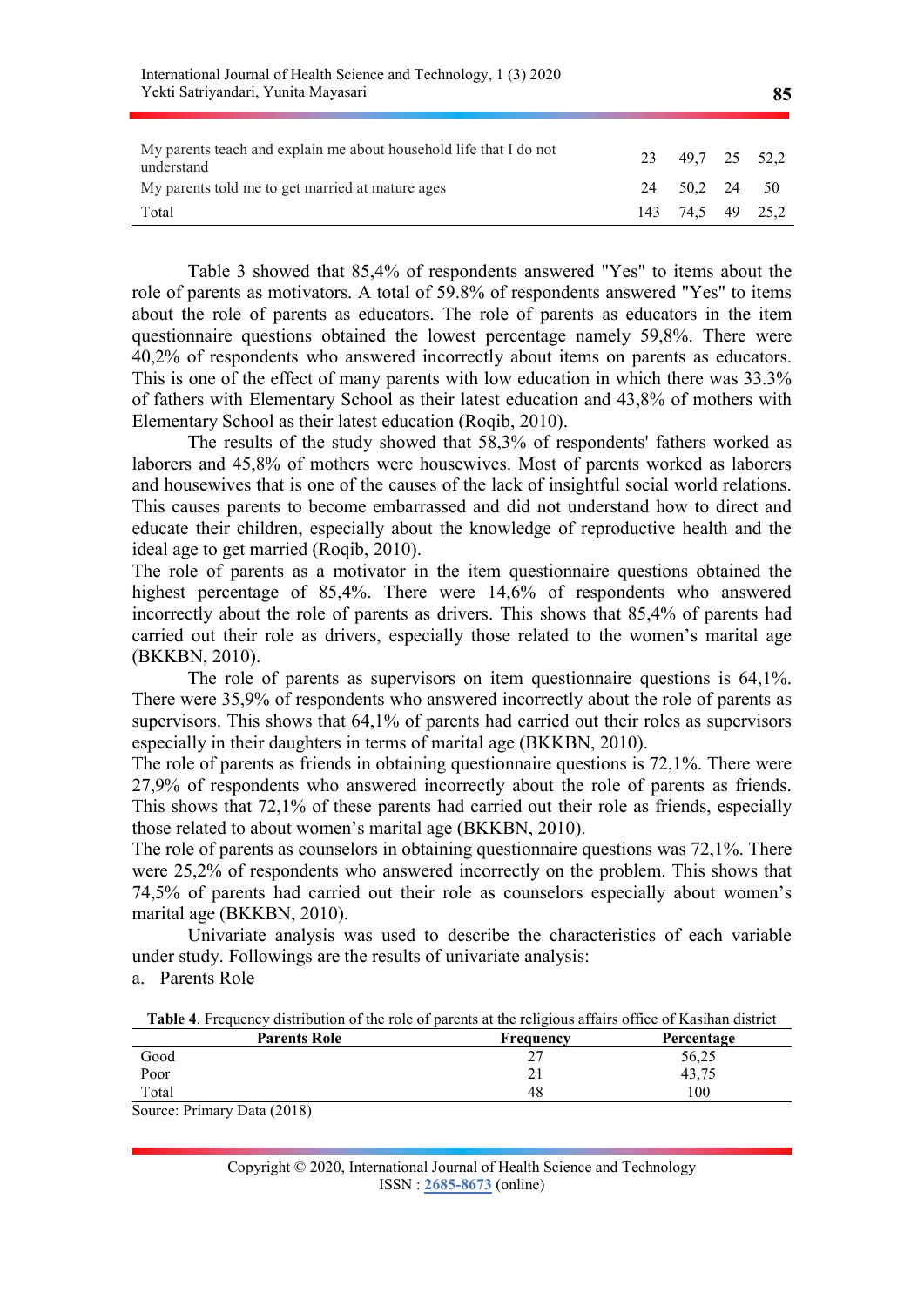Table 4 shows that more parents who play a good role was 56.25% compared to parents who play a less good roles 43.75%.

b. Women's marital age

| Table 5. Frequency distribution of woman's marital age at the religious affairs office of Kasihan district |           |            |  |
|------------------------------------------------------------------------------------------------------------|-----------|------------|--|
| <b>Women's Marital Age</b>                                                                                 | Frequency | Percentage |  |
| Early Marriage                                                                                             |           |            |  |
| Late Marriage                                                                                              |           | 14,6       |  |
| Marriage at Maturity Ages                                                                                  | 29        | 60,4       |  |
| Total                                                                                                      | 48        | 100        |  |

Source: Primary Data (2018)

Table 5 shows that most women getting married in the marriage at maturity category namely 29 people (60,4%) and the least women who get married in the late marriage category namely 7 people (14,6%).

Bivariate analysis was carried out to determine whether or not there was a correlation between independent variables and dependent variables by using chi square statistical analysis.

Table 6. Cross distribution of correlation between parents role and women's marital age at the religious affairs office of Kasihan district

| The Age of Women<br><b>Married Parents</b> | Early<br><i>Marriage</i> |               | <b>Late Marriage</b> |               | Marriage at<br><b>Maturity</b> |               | <b>Total</b> |               | $P-Value$ |
|--------------------------------------------|--------------------------|---------------|----------------------|---------------|--------------------------------|---------------|--------------|---------------|-----------|
| Role                                       |                          | $\frac{0}{0}$ |                      | $\frac{0}{0}$ |                                | $\frac{0}{0}$ |              | $\frac{0}{0}$ |           |
| Poor                                       |                          | 22.9          |                      | 10.4          |                                | 10.4          | 21           | 43.7          |           |
| Good                                       |                          | 2,1           | ∠                    | 4.2           | 24                             | 50            | 27           | 56.3          |           |
| Total                                      | 12                       | 25            |                      | 14.6          | 29                             | 60.4          | 48           | 100           |           |

Source: Primary Data (2018)

Table 6 shows that most respondents married in the marriage at maturity category with the role of parents was good. Based on the results of the chi square test found that there is a correlation between the role of parents with women's marital age in The Religious Affairs Office of Kasihan district in which the  $p$  value was  $0.000$  $(\leq 0.005)$  and the correlation coefficient was 0.558 so the correlation level was medium.

The results of the study were six respondents in the category of early marriage category and one respondent in late marriage category but the role of parents was good. There were 66,67% of jobless respondents, 66,7% of respondents with low income  $(\langle Rp. 1,454,154.00)$  and 100% of respondents used the cyber media. There were 66,7% of fathers with low education and 66,7% of mothers with low education. In addition, 66,7% of mothers were housewives and 66,7% of parents' income was low.

Many women think that by getting married early, they could ease the economic burden of parents. Late marriage can be caused by low wages. The use of cyber media with many conveniences but is very vulnerable to negative things, really needs wisdom for its users. The excessive exposure to sexual matters in the mass media led to more permissive modern teenagers. These factor causes women to marry in the category of early marriage and late marriage even though the role of parents is good (Sari, 2012).

There are five respondent who get married at maturity marital age while the parent's role is not good. A percentage is found that 80% of fathers have low education and 100% of mothers have low education. This is inversely proportional to the five respondents in which 100% of respondents with a higher education background, 100% of respondents have a job and 80% of respondents have high income. So the high